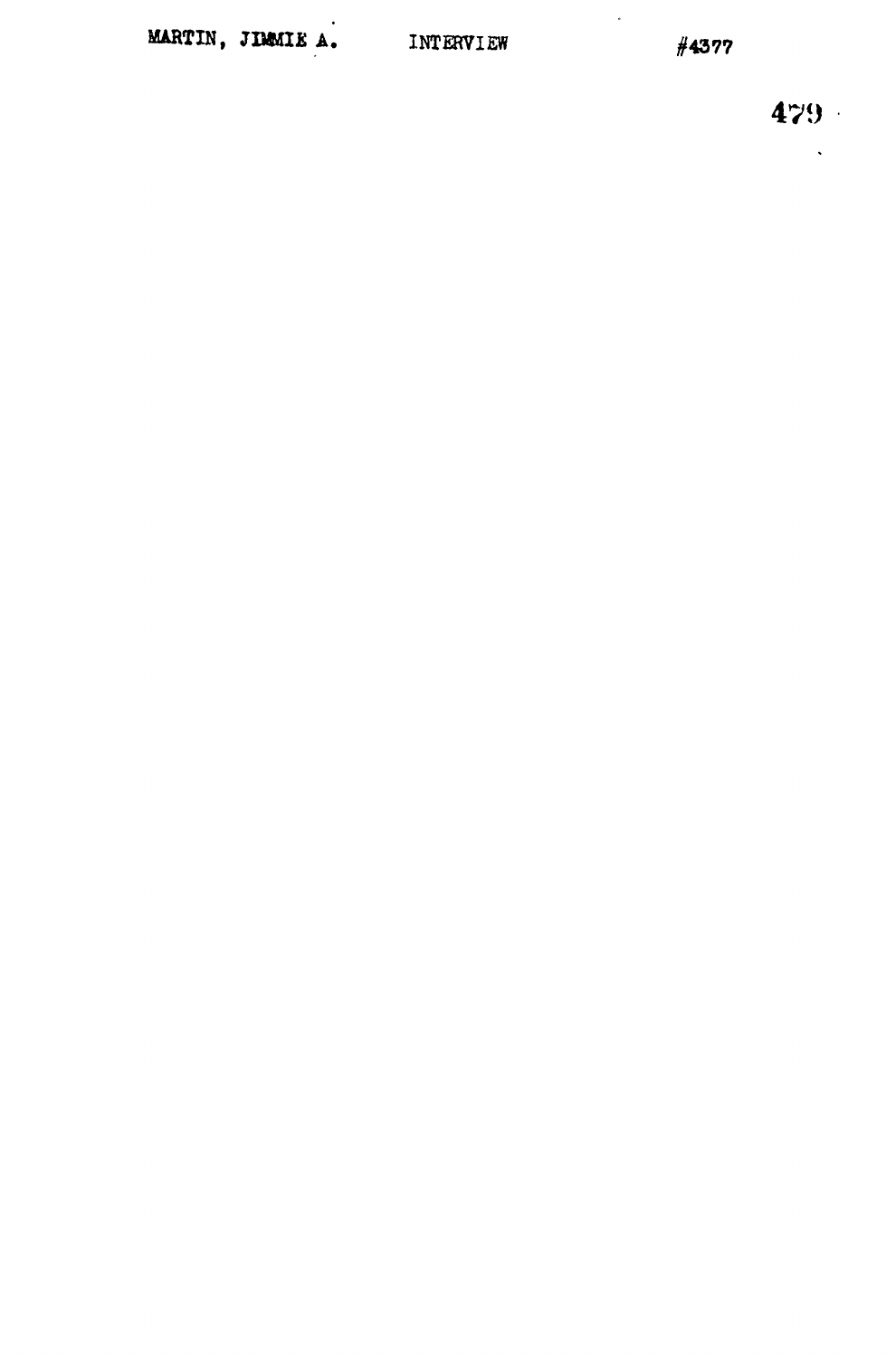| MARTIN, JIMMIE &. . INTERVIEW.<br>the contract of the contract of the contract of the contract of the contract of the contract of the contract of<br>$\mathcal{L}$                                                                                                        |           |
|---------------------------------------------------------------------------------------------------------------------------------------------------------------------------------------------------------------------------------------------------------------------------|-----------|
| $-8-$<br>Form $A - (S - 149)$<br>$432^{480}$<br>BIOGRAPHY FORM<br>WORKS PROGRESS ADMINISTRATION<br>Indian-Pioneer History Project for Oklahoma                                                                                                                            |           |
|                                                                                                                                                                                                                                                                           |           |
| This report made on (date) June 11,                                                                                                                                                                                                                                       | $193 - 7$ |
| $\overline{\phantom{a}}$                                                                                                                                                                                                                                                  |           |
| 2. Post Office Address Chickasha, Oklahoma.                                                                                                                                                                                                                               |           |
| 3. Residence address (or location) 207 Penn.                                                                                                                                                                                                                              |           |
| 4. DATE OF BIRTH: Month May May Day 11 Year 1869.                                                                                                                                                                                                                         |           |
|                                                                                                                                                                                                                                                                           |           |
| Place of birth Tennessee.<br>6. Name of Father Joe Martin                                                                                                                                                                                                                 |           |
| Died at the age of56.<br>Other information about father                                                                                                                                                                                                                   |           |
| <b>Texas.</b><br>Name of Mother Rose Ellington<br>Place of birth<br>7.                                                                                                                                                                                                    |           |
| Died at the age of 69.<br>Other information about mother                                                                                                                                                                                                                  |           |
|                                                                                                                                                                                                                                                                           |           |
| Notes or complete narrative by the field worker dealing with the life and<br>story of the parson interviewed. Refer to Manual for suggested subjects<br>and questions. Continue on blank sheets if necessary and attach firmly to<br>this form. Number of sheets attached |           |

 $\Delta$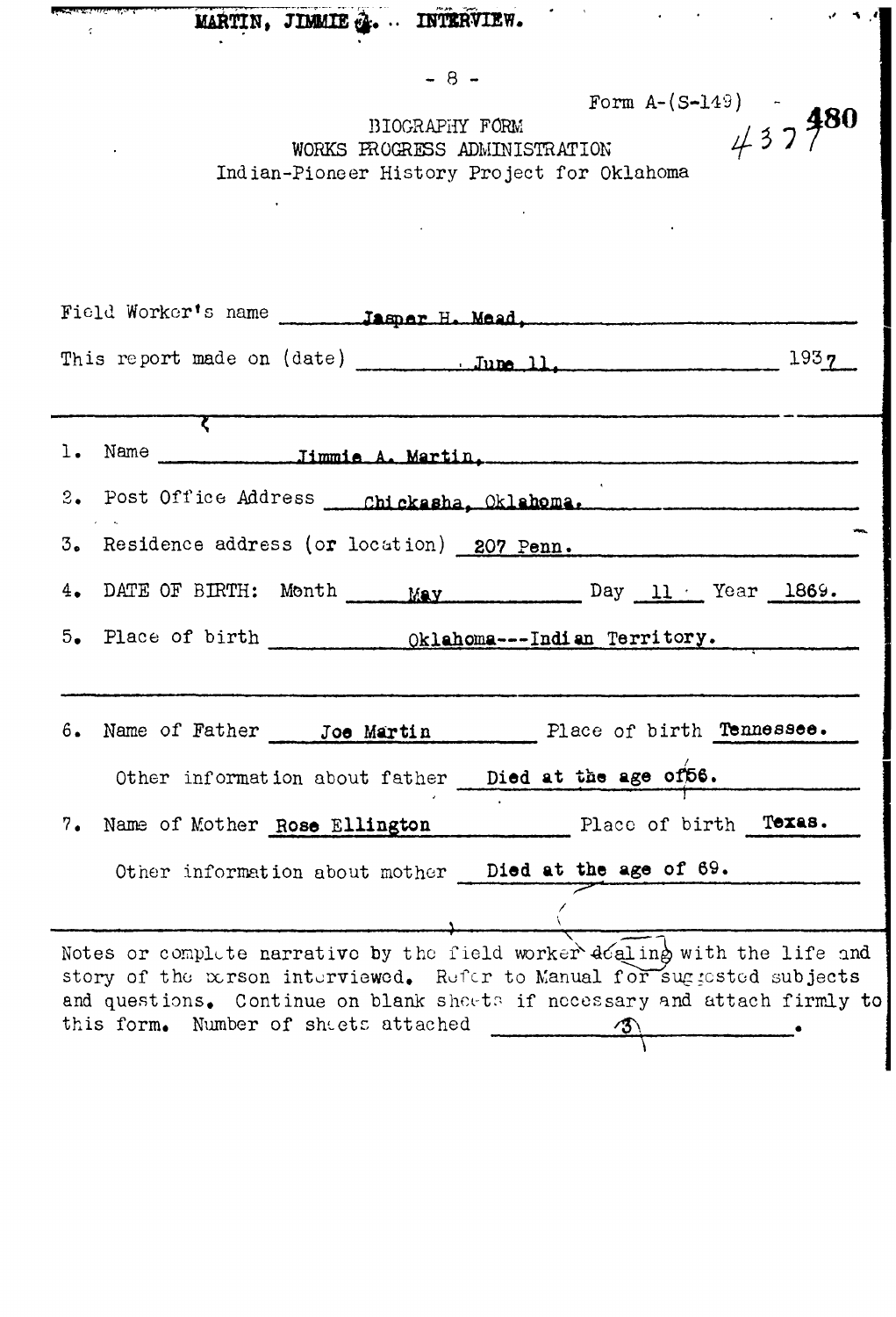## **MARTIN. JIMMIN A.** INTERVIEW.

*Jasper H. Mead,* **481 Field Worker.**

## **in Interflow With Jinmi© A. Martin, 207 Penn,, Chlckasha, Oklahoma,**

**My name is Jlnunie A. Martin. I was born in CELEBORE, Indian Territory, in what was called the** Choctaw Nation. I was born at a little place called Savanna aixty-eight years ago, May 11, 1869. My **first recollections are when 1 was seven years old. We left Savanna, Oklahoma, and moved north of Chickasha** in the bend of the Washita River. My father had eight **yoke of oxen and two head of horses. One of these horses was used as a.saddle horse, and the other we drove to a surrey. My father broke out three hundred and forty acres of land with his eight yoke oxen, but** never did plant a thing on the land. He finally traded **one of his oxen, and we moved to Sunset Texas. There we aade two crops, then we moved back to Oklahoma, and** located at a little place called Shake Rag; in the Choctaw Nation. All the farming that was done around Shake **Rag was small gardens or maybe two or three acres of corn and three to four acres of cotton. In the fall of the year people would load their cotton on big wagons** and haul it to Ft. Smith Arkansas. They would always go six or eight wagons in a group, und camp out. They **would sell and trade their cotton for clothes and groceries enough to last six or eight months. After they got through**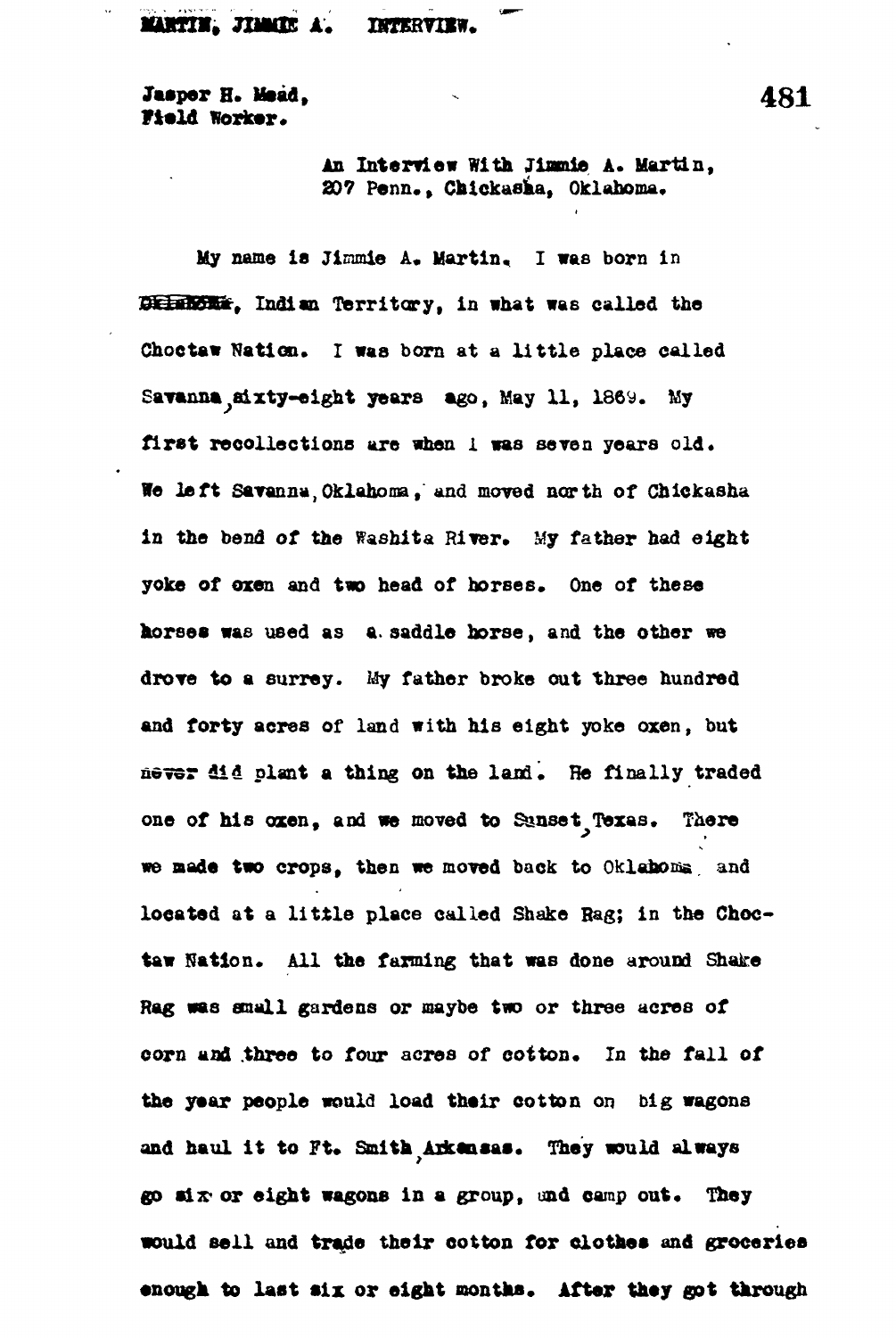**HABTIH, JHMXE A .** INTERVIEW.

 $-2-$ 

**482**

**with thoir trading they would all start back together. this.** They 61d so they could protect themselves against the **Indiana and outlaws.**

**People around Shake Rag would live in colonies** for protection. I remember hearing my father talk **about throats that were made against him. White men always went two and three in a group on their saddle horses. They always carried their saddle rifles and wore their pistols, because in those days if the Indians didn't tackle you the outlaws would. -**

**Once in a great while there would be a United States Marshal who would come through from Par!** *BJ* **Texas***>* **or Ft. Saith, Arkaasas^looking for some outlaw. They never stayed too l^n-^ nor looked too hard for they were afraid that they would get what we calied ''touched off".**

Shake Rag was a little inland place, and the closest railroad was at Ft. Smith. When my father would go to Ft. Smith I went with him. I would spend the most of **my time watching the big engines md wondering »hat made them move.**

The water supply around Shake Rag was from large dug wells with wooden frame work at the top. You hardly **ever saw one of these wells which dldn<sup>f</sup> t have two wooden** buckets, one on each end of the rope.